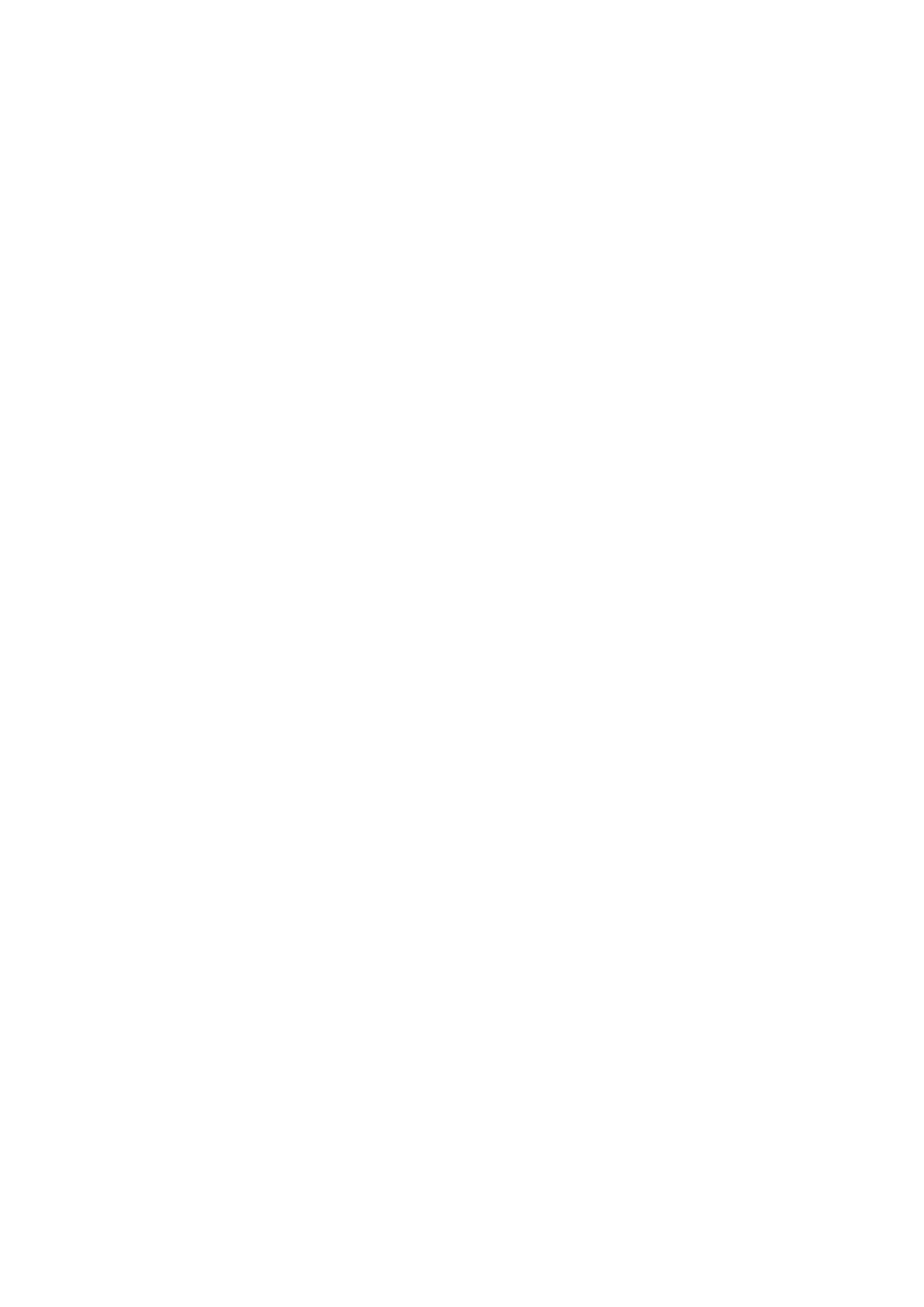# Contents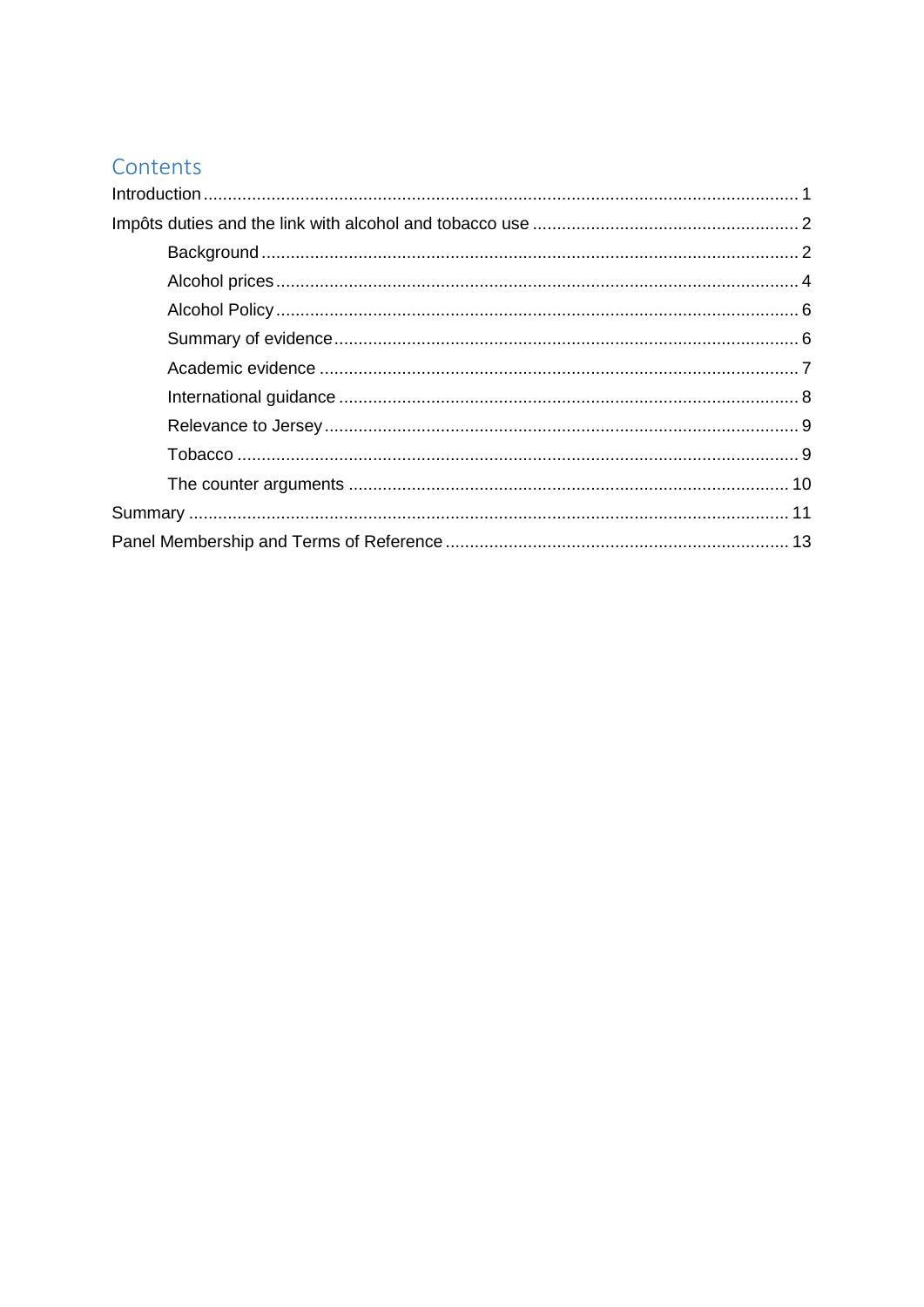## <span id="page-3-0"></span>Introduction

In preparation for its review of the Draft Budget 2018, the Corporate Services Scrutiny Panel identified a need to undertake some background research and data gathering in relation to three areas of tax policy. The three areas were:

- The link between Impôts duties on alcohol and tobacco and health considerations
- The income forecasting model used by the Department for Treasury and Resources
- Changes in the taxation burden on individual taxpayers and the link between tax revenue income for the States and increases in population

The reason for selecting these particular areas was to follow up on issues identified in the Panel's [report on the Draft Budget 2017](http://www.statesassembly.gov.je/scrutinyreports/2016/report-draft%20budget2017-9%20december2016.pdf) and also in the context of a new population policy which the Chief Minister is expected to publish before the end of this year.

This report represents the culmination of the Panel's work on the first of the above areas. The work follows a recommendation in the Panel's Budget 2017 report that the Minister for Treasury and Resources provide the evidence for linking rises in Impôts duties to health considerations. The Minister provided a substantial amount of evidence to support his position, which has formed the subject of this review.

The other two areas of work will be reported on once completed. The review of the income forecasting model takes the form of a report from the Panel's advisor, MJO Consulting, which focuses on proposed changes to the operation of the model.

The review of changes in the taxation burden and the link with increases in population looks firstly at two sources of data on changes in taxation over the last 10 years, and also at the way the Social Security Fund is topped up for lower earners whose contributions fall below the specified "Standard Earnings Monthly Limit".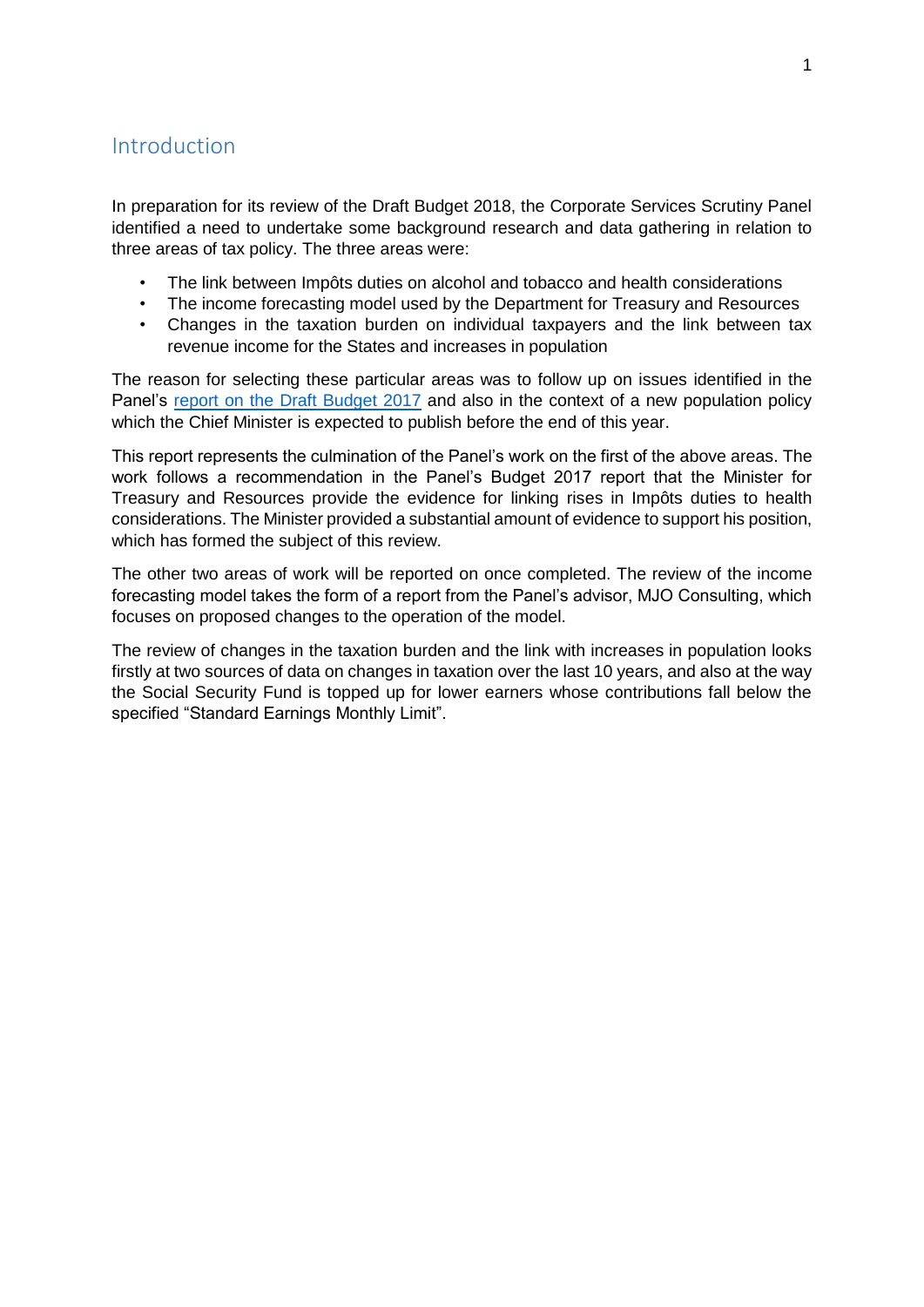## <span id="page-4-0"></span>Impôts duties and the link with alcohol and tobacco use

## <span id="page-4-1"></span>**Background**

- 1. The purpose of this review was to examine the available evidence for linking increases in Impôts duties to the reduction in consumption of alcohol and tobacco.
- 2. The evidence considered in this report has been put forward by the Minister for Treasury and Resources to support his statement in the [2017 Budget](https://www.gov.je/government/planningperformance/budgetaccounts/documents/draft%20budget%20statement%202017%20-%20final1.pdf) that above inflation increases in alcohol duties are "in furtherance of the alcohol policy and in recognition of the costs to the health service of alcohol misuse"<sup>1</sup>.
- 3. As well as defraying the health costs associated with alcohol consumption, it has also been claimed that increasing alcohol duties will help reduce consumption.<sup>2</sup>
- 4. In the Panel's [report on the 2017 Budget,](http://www.statesassembly.gov.je/scrutinyreports/2016/report-draft%20budget2017-9%20december2016.pdf) it called for more evidence to be presented to justify basing impôts increases on health considerations.
- 5. The majority of evidence relates to alcohol, however there is also some evidence cited in relation to tobacco.
- 6. For ease of reference, the Minister's comments and evidence cited are reproduced in Figure 1 below.

#### **Minister for Treasury and Resources – evidence supplied to Corporate Services Scrutiny Panel**

**Panel Finding:** Increases in Impôts duties for alcohol and tobacco are in part linked to health considerations.

#### **Minister's response:**

Rather than being in part linked, the strength of evidence for the causal link between the price of alcohol, level of consumption, and related harm to a population is considered extremely robust. Studies demonstrating this link include systematic reviews and metaanalyses, which are considered the gold standard in scientific evidence, as they analyse the results of all available research studies on a particular intervention, in order to calculate an overall effect size.

Pricing policies and taxation are therefore employed as one of the most reliable tools to decrease population-level alcohol-related harm and per capita consumption. This approach should be distinguished from provisions targeted at sub-groups with alcohol dependence, who require specialist care and clinical support – although price increases serve to create a supportive environment for these higher tier measures. Universal price increases impact behaviour at a wider population level, and more so among price-sensitive groups such as young people. This wider population-level approach, by impacting behaviour to a small degree, but for a larger proportion of the population, leads to large economic savings; for

<sup>1</sup> [2017 Budget, p21](https://www.gov.je/government/planningperformance/budgetaccounts/documents/draft%20budget%20statement%202017%20-%20final1.pdf)

<sup>2</sup> [S.R.8/2016 Ministerial Response](http://www.statesassembly.gov.je/scrutinyreports/2017/ministerial%20response-%20draft%20budget%202017-%2008%20february%202017.pdf)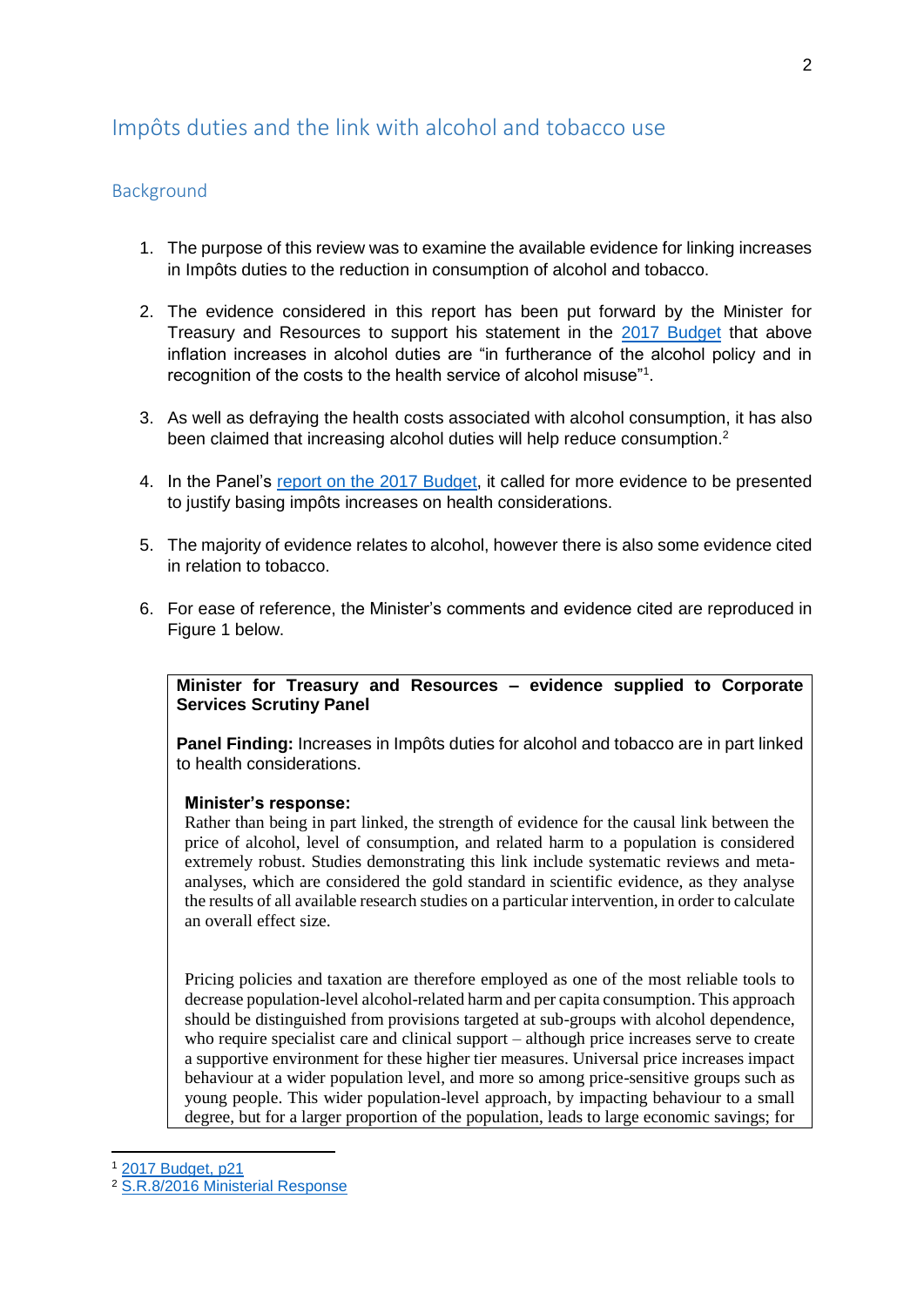example, through increased productivity in the workplace, reductions in preventable cancers and other illness in later life, and reductions in alcohol-related crime, violence and road accidents.

WHO and OECD both recommend tax increases as part of a strategy to reduce the harm caused to society by the use of alcohol.

It is also important to note that while increases on impôts duties are linked to reduced consumption and therefore need to be considered as measures to improve health, these fiscal measures form part of a strategic response that together impact on the known health and social harms.

**Panel Finding:** There is a lack of clear statistical evidence showing the impact that rises in impôts duties have on consumption of alcohol and tobacco.

#### **Minister's response:**

Meta-analysis of 112 research studies on the link between taxes and price and alcohol consumption:

http://onlinelibrary.wiley.com/doi/10.1111/j.1360[-0443.2008.02438.x/full](http://onlinelibrary.wiley.com/doi/10.1111/j.1360-0443.2008.02438.x/full)

Systematic review of 50 research studies on impact of price of alcohol on alcoholrelated disease, traffic crash deaths, sexually transmitted disease, violence and crime:

[http://ajph.aphapublications.org/doi/abs/10.2105/AJPH.2009.1860](http://ajph.aphapublications.org/doi/abs/10.2105/AJPH.2009.186007) [07](http://ajph.aphapublications.org/doi/abs/10.2105/AJPH.2009.186007)

Global research and policy advice:

<https://www.ncbi.nlm.nih.gov/pmc/articles/PMC3860576/>

<http://www.who.int/mediacentre/factsheets/fs349/en/>

[http://www.oecd.org/health/oecdoutlinesactionforgovernmentstota](http://www.oecd.org/health/oecdoutlinesactionforgovernmentstotackleheavycostofharmfuldrinking.htm) [ckleheavycostofharmfuldrinking.htm](http://www.oecd.org/health/oecdoutlinesactionforgovernmentstotackleheavycostofharmfuldrinking.htm)

The relationship between alcohol taxes and binge drinking: <http://onlinelibrary.wiley.com/doi/10.1111/add.12818/abstract>

Relationship between small increases in tax above inflation on violence-related injuries in England and Wales.

[http://injuryprevention.bmj.com/content/early/2016/06/16/injuryprev-2015-41884.abstract](http://injuryprevention.bmj.com/content/early/2016/06/16/injuryprev-2015-041884.abstract)

Relationship between alcohol tax policies and health inequalities.

<https://www.ncbi.nlm.nih.gov/pubmed/26905063>

When taken alongside the considerable scientific evidence of pricing impact, our own local evidence of *per capita* consumption alongside above-inflation impôts duties appears to support the idea that Islanders' alcohol consumption levels are similarly influenced by price mechanisms.

[https://www.gov.je/SiteCollectionDocuments/Health%20and%20wellbeing/R%20Alcoh](https://www.gov.je/SiteCollectionDocuments/Health%20and%20wellbeing/R%20Alcohol%20Profile%202015%2020151112%20MC.pdf) [ol%20Profile%202015%2020151112%20](https://www.gov.je/SiteCollectionDocuments/Health%20and%20wellbeing/R%20Alcohol%20Profile%202015%2020151112%20MC.pdf) [MC.pdf](https://www.gov.je/SiteCollectionDocuments/Health%20and%20wellbeing/R%20Alcohol%20Profile%202015%2020151112%20MC.pdf)

Much of the evidence presented above links price and consumption having impact on younger people. Locally, we are able to identify, similarly to other jurisdictions, that with above- inflation rises alongside other strategic measures, that both self- reported alcohol consumption and tobacco consumption have steadily fallen amongst school-age children and young people over the same periods. This is particularly important in delaying unhealthy behaviours and setting healthier behaviours as our Islands young people grow into a healthier adulthood.

[https://www.gov.je/SiteCollectionDocuments/Government%20and%20administration/R%](https://www.gov.je/SiteCollectionDocuments/Government%20and%20administration/R%20A%20Picture%20of%20Health%20Jersey%202014%2020150302%20HI.pdf) [20A%20Picture%20of%20Health%20Jerse](https://www.gov.je/SiteCollectionDocuments/Government%20and%20administration/R%20A%20Picture%20of%20Health%20Jersey%202014%2020150302%20HI.pdf) [y%202014%2020150302%20HI.pdf](https://www.gov.je/SiteCollectionDocuments/Government%20and%20administration/R%20A%20Picture%20of%20Health%20Jersey%202014%2020150302%20HI.pdf)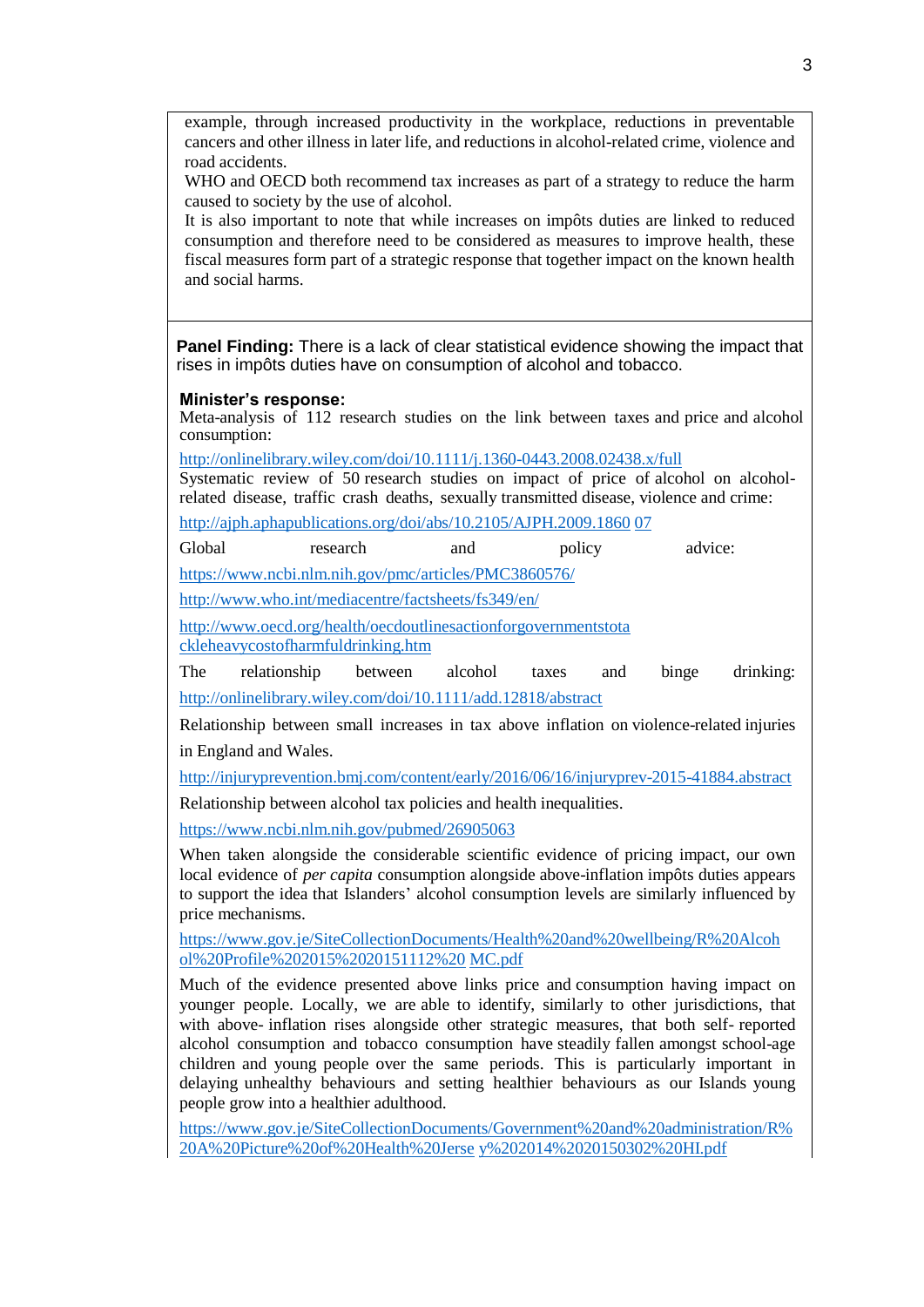Price and tax measures are an effective and important means of reducing tobacco consumption by various segments of the population, in particular young persons.

[http://www.who.int/tobacco/publications/economics/tax\\_administration/en/](http://www.who.int/tobacco/publications/economics/tax_administration/en/)

Smokers are no different to other consumers when spending money: price dominates decision-making. Consequently, increasing the price of tobacco through taxation remains the single most effective way of reducing smoking rates (Wilson L.M., Tang E.A., Chander G., *et al* 2012) Impact of tobacco control interventions on smoking cessation, and prevalence: a systematic review. *Journal of Environmental and Public Health* Article ID961724.

Economic models show that a 10% increase in price leads to a 4% drop in smoking prevalence across the population, with higher quit rates among lower-income smokers and younger smokers (Jha & Chaloupka, 2009). *Curbing the epidemic: Governments and the economics of tobacco control* World Bank.

Additionally, it should be borne in mind that the Economics and Statistical Departments of the World's largest Treasuries calculate the price-elasticity of demand for excisable goods such as alcohol and tobacco. These calculate the relationship between price increases and demand. It would be disproportionately expensive for Jersey to attempt such analysis. However, we can conclude from available data that Jersey has not yet reached the tipping point where a duty-increase not only generates reduced demand but also reduces States revenues.

*Figure 1*

### <span id="page-6-0"></span>Alcohol prices



7. Since 2000, alcohol prices in Jersey have increased more than the retail price index $3$ .

Data source: States of Jersey Statistics Unit

*Figure 2*

<sup>-</sup><sup>3</sup> [Jersey Alcohol profile 2015](https://www.gov.je/sitecollectiondocuments/health%20and%20wellbeing/r%20alcohol%20profile%202015%2020151112%20mc.pdf)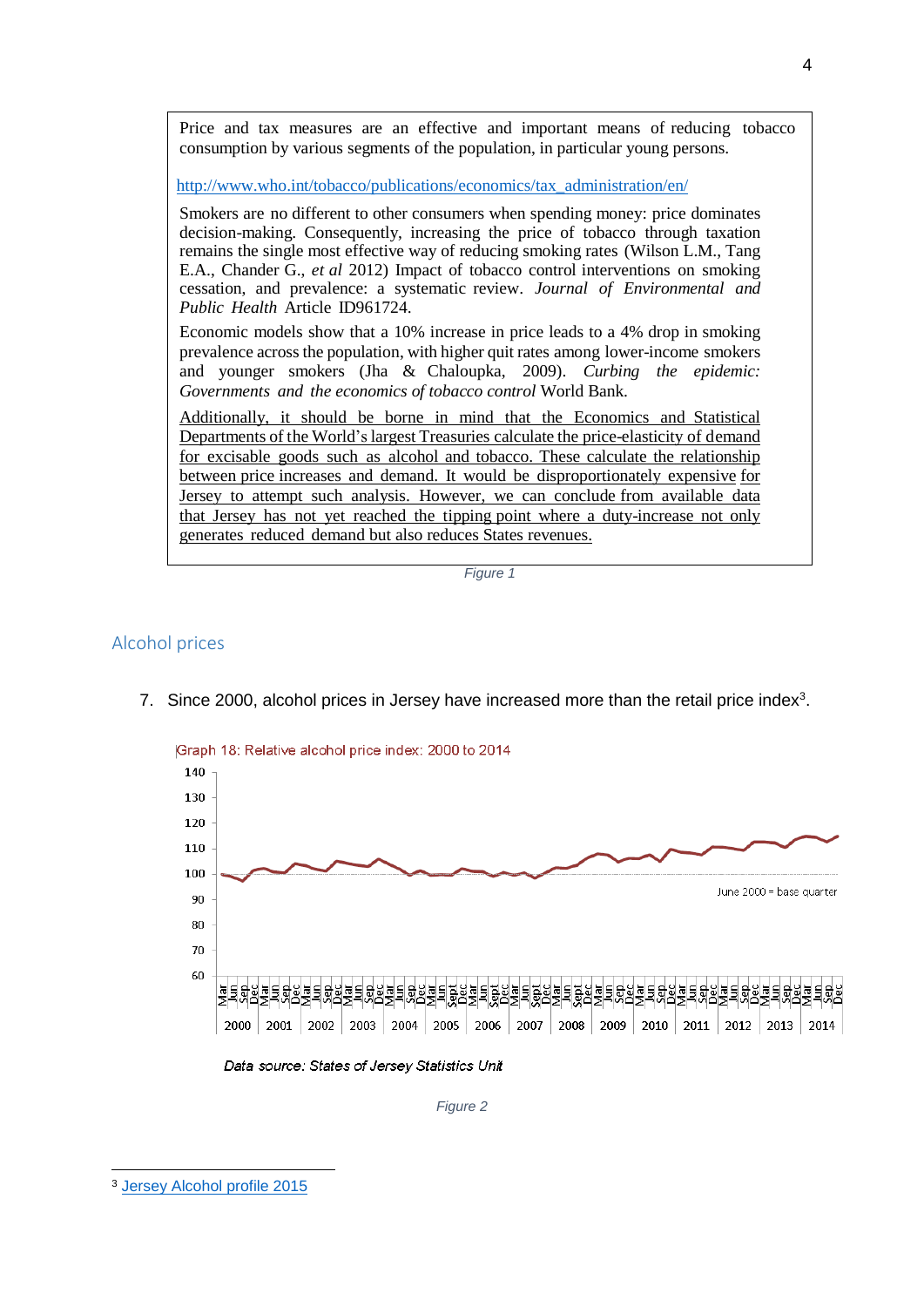|            | Impôts   | <b>RPI</b> |  |
|------------|----------|------------|--|
| Year       | increase | (June)     |  |
| 2018       |          |            |  |
| (proposed) | 2.50%    | 2.50%      |  |
| 2017       | 5.20%    | 1.50%      |  |
| 2016       | 3.90%    | 0.90%      |  |
| 2015       | 5.76%    | 1.60%      |  |
| Figure 3   |          |            |  |

8. Similarly, annual impôts duty increases in most years have exceeded RPI<sup>4</sup>:

9. Over the period since 2000, UK alcohol prices have remained in line with inflation, while Jersey prices have risen 14%<sup>5</sup>



Graph 19: Relative alcohol price index, Jersey and United Kingdom, 2000 to 2013

*Figure 4*

- 10. Taking some specific examples, the Panel notes that between 2004 and 2017, the duty on a litre of whisky rose by 82% while duty on a bottle of table wine rose by 62%.<sup>6</sup> This compares to UK duty rises over the same period of 11.1% and 20.7% respectively.
- 11. Looking at the impact of duty rises on retail prices, the retail price in Jersey for whisky increased by 39.8% between 2004 and 2017, while the UK increase was 23.6%.<sup>7</sup>

<sup>4</sup> Source: Impôts increases - States of Jersey Annual Budgets, RPI increases - States of Jersey Statistics Unit, Retail Prices Index report

<sup>5</sup> [Jersey Alcohol Profile 2015,](https://www.gov.je/sitecollectiondocuments/health%20and%20wellbeing/r%20alcohol%20profile%202015%2020151112%20mc.pdf) p31

<sup>&</sup>lt;sup>6</sup> Based on data contained within the [2004 budget](https://www.gov.je/SiteCollectionDocuments/Government%20and%20administration/FD%20BudgetStmt2004%2020031031%20TR.pdf) (p28) and [2018 budget](http://www.statesassembly.gov.je/assemblypropositions/2017/p.90-2017%20full%20budget%20statement.pdf?_ga=2.194905965.1166481313.1511176639-299180973.1507796881) (p25)

<sup>7</sup> Based on data contained within the [2004 budget](https://www.gov.je/SiteCollectionDocuments/Government%20and%20administration/FD%20BudgetStmt2004%2020031031%20TR.pdf) (p28) and [2018 budget](http://www.statesassembly.gov.je/assemblypropositions/2017/p.90-2017%20full%20budget%20statement.pdf?_ga=2.194905965.1166481313.1511176639-299180973.1507796881) (p25)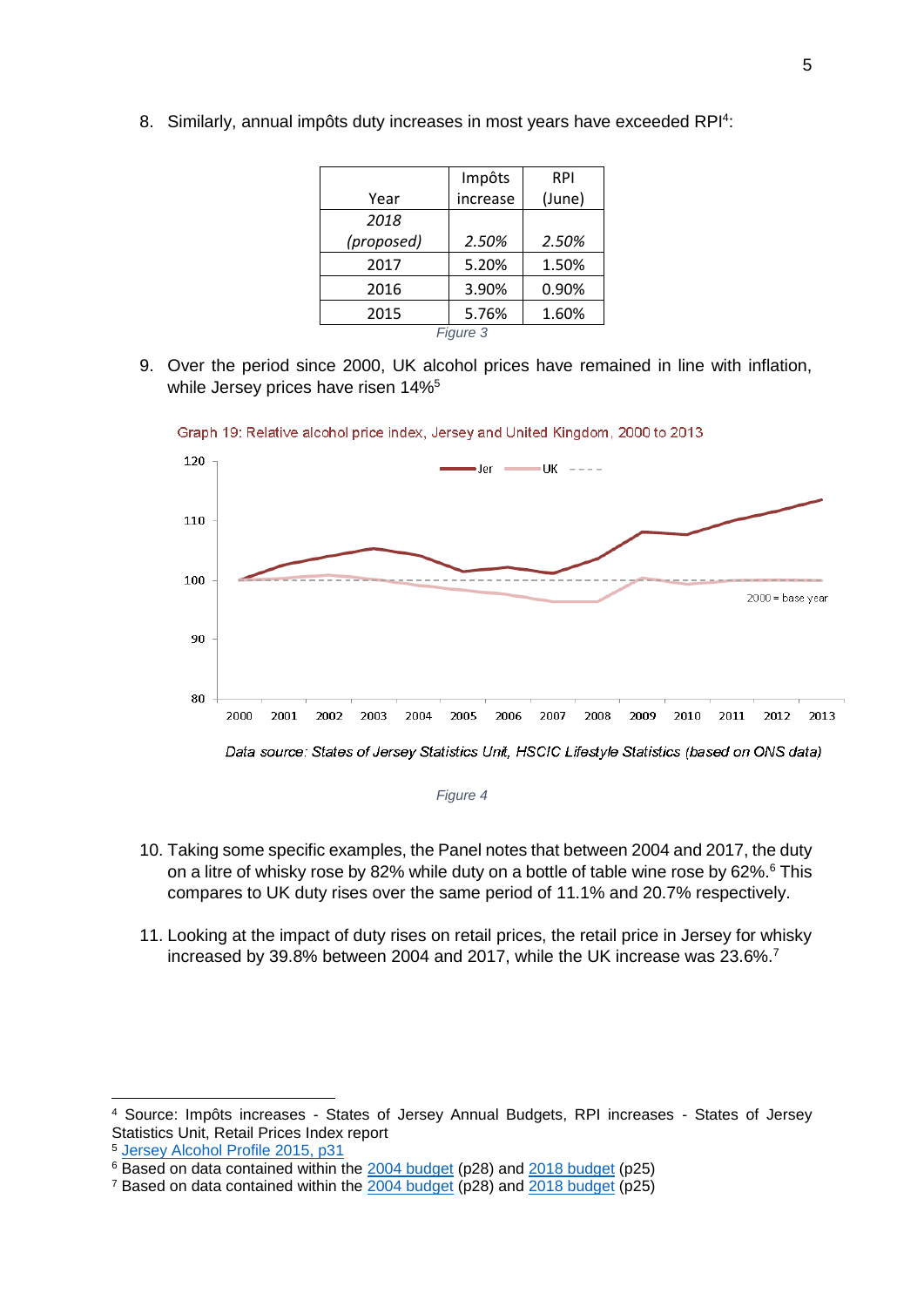#### <span id="page-8-0"></span>Alcohol Policy

- 12. The ["Alcohol and Licensing Strategy for Jersey"](http://www.statesassembly.gov.je/assemblyreports/2014/r.139-2014.pdf) was published by the Council of Ministers in September 2014<sup>8</sup>.
- 13. Parts of the Strategy have now been superceded by the ongoing work on a new Licencing Law, however the new law does not cover Impôts duties.
- 14. The Strategy published in 2014 gives 4 areas of action in relation to alcohol pricing:
	- o Equalisation of Impôts duty
	- o Review of hypothecation of impôts duty
	- o Control of drinks promotions and pricing incentives review
	- o Minimum pricing review
- 15. The equalisation of impôts duty seeks to ensure that the duty on a unit of alcohol is the same, whether it is beer, cider, wine or spirits. This recognised the higher duty on spirits as well as other anomalies that had occurred over time.
- 16. Aside from the equalisation of duty, there is no other reference in the strategy to annual increases of impôts duty or specifically to using impôts duty increases to discourage consumption.

#### <span id="page-8-1"></span>Summary of evidence

- 17. A large amount of evidence has been presented in support of the link between increasing alcohol taxes and the corresponding health benefits.
- 18. There have been many academic research studies carried out in this area. The evidence presented includes individual reports as well as two systematic reviews of 50 and 122 other studies. These are explained by the Minister for Treasury and Resources as *"the gold standard in scientific evidence, as they analyse the results of all available research studies on a particular intervention, in order to calculate an overall effect size"<sup>9</sup> .*
- 19. The majority of the studies presented are from American institutions. The systematic reviews may have included UK research within their scope, but this is not clear.
- 20. The evidence also includes international guidance from global bodies such as the World Health Organisation and OECD. Both of these organisations suggest using pricing mechanisms in relation to alcohol to reduce demand.

<sup>8</sup> [R.139/2014](http://www.statesassembly.gov.je/assemblyreports/2014/r.139-2014.pdf)

<sup>9</sup> [S.R.8/2016 Ministerial Response, p2](http://www.statesassembly.gov.je/ScrutinyReports/2017/Ministerial%20Response-%20Draft%20Budget%202017-%2008%20February%202017.pdf)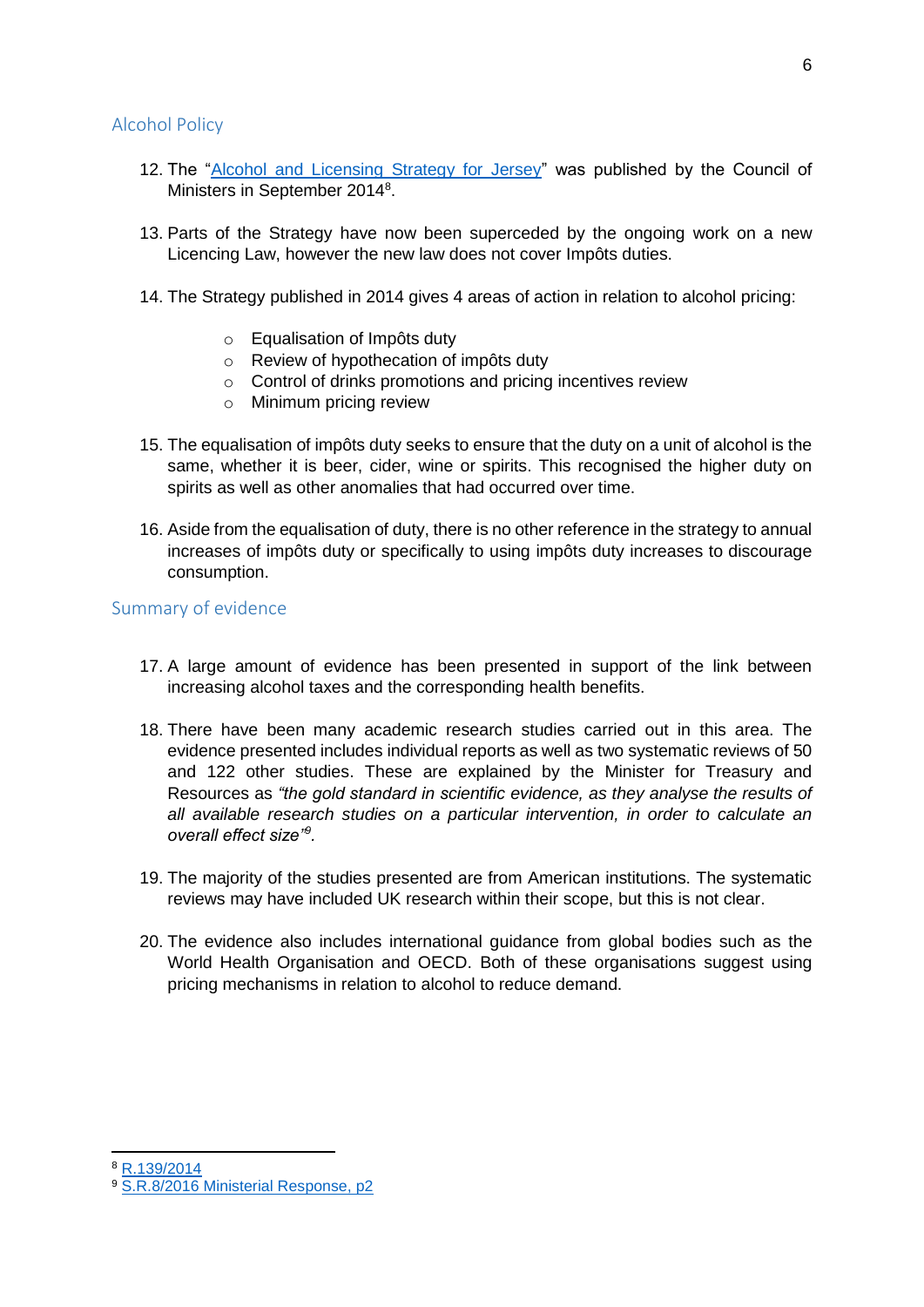#### <span id="page-9-0"></span>Academic evidence

21. A systematic review of 112 studies of alcohol tax or price effects by academics at the University of Florida in 2009 found that:

> *"A large literature establishes that beverage alcohol prices and taxes are related inversely to drinking…Public policies that raise prices of alcohol are an effective means to reduce drinking"<sup>10</sup>*

22. Another study by academics at the University of Florida looked at 50 articles on the effects of alcohol taxes. This study found that:

> *"Public policies affecting the price of alcoholic beverages have significant effects on alcohol-related disease and injury rates"<sup>11</sup>*

23. An article in the journal "Alcohol Research and Health" in 2011 reviewed studies investigating the effects of prices (or taxes) on alcohol use and abuse:

> *"…numerous studies over the last two decades using a variety of econometric and statistical methods and different types of data have confirmed that higher prices substantially can reduce alcohol use (and abuse) and related adverse consequences even among heavier drinkers."<sup>12</sup>*

24. The review concluded by quoting another study:

*"From a public finance perspective, raising alcohol taxes also is among the most cost-effective instruments to reduce harm and promote public health."<sup>13</sup>*

25. Most studies found that increasing alcohol taxes had an impact on younger drinkers and binge drinkers in particular.

> *"…nearly all studies investigating the effects of price on drinking, both in the general population and in population subgroups (e.g., heavier drinkers or youth and young adults), have identified a downward-sloping demand curve, indicating that the consumption of alcoholic beverages would be reduced if prices were raised. The impact of such measures seems to be larger in the long run than in the short run and tends to be particularly strong for adolescents and young adults"<sup>14</sup>*

26. In light of the evidence that increased prices reduces demand among younger drinkers, the Panel considers that this is an area that could be explored further by policy setters.

<sup>10</sup> A.C. Wagenaar, [M.J. Salois, K.A. Komro, Effects of beverage alcohol price and tax levels on drinking:](http://onlinelibrary.wiley.com/doi/10.1111/j.1360-0443.2008.02438.x/full)  [a meta-analysis of 1003 estimates from 112 studies, 2009](http://onlinelibrary.wiley.com/doi/10.1111/j.1360-0443.2008.02438.x/full)

<sup>11</sup> [A.C. Wagenaar, A.L. Tobler, K.A. Komro, Effects of Alcohol tax and Price Policies on Morbidity and](http://ajph.aphapublications.org/doi/abs/10.2105/AJPH.2009.186007)  [Mortality: A Systematic Review](http://ajph.aphapublications.org/doi/abs/10.2105/AJPH.2009.186007)

<sup>&</sup>lt;sup>12</sup> Xu, Xin, and Frank J. Chaloupka. "The Effects of Prices on Alcohol Use and Its Consequences." *[Alcohol Research & Health](https://www.ncbi.nlm.nih.gov/pmc/articles/PMC3860576/)* (2011)

<sup>13</sup> Xu, Xin, and Frank J. Chaloupka. "The Effects of Prices on Alcohol Use and Its Consequences." *[Alcohol Research & Health](https://www.ncbi.nlm.nih.gov/pmc/articles/PMC3860576/)* (2011)

<sup>&</sup>lt;sup>14</sup> Xin and Chaloupka, 2011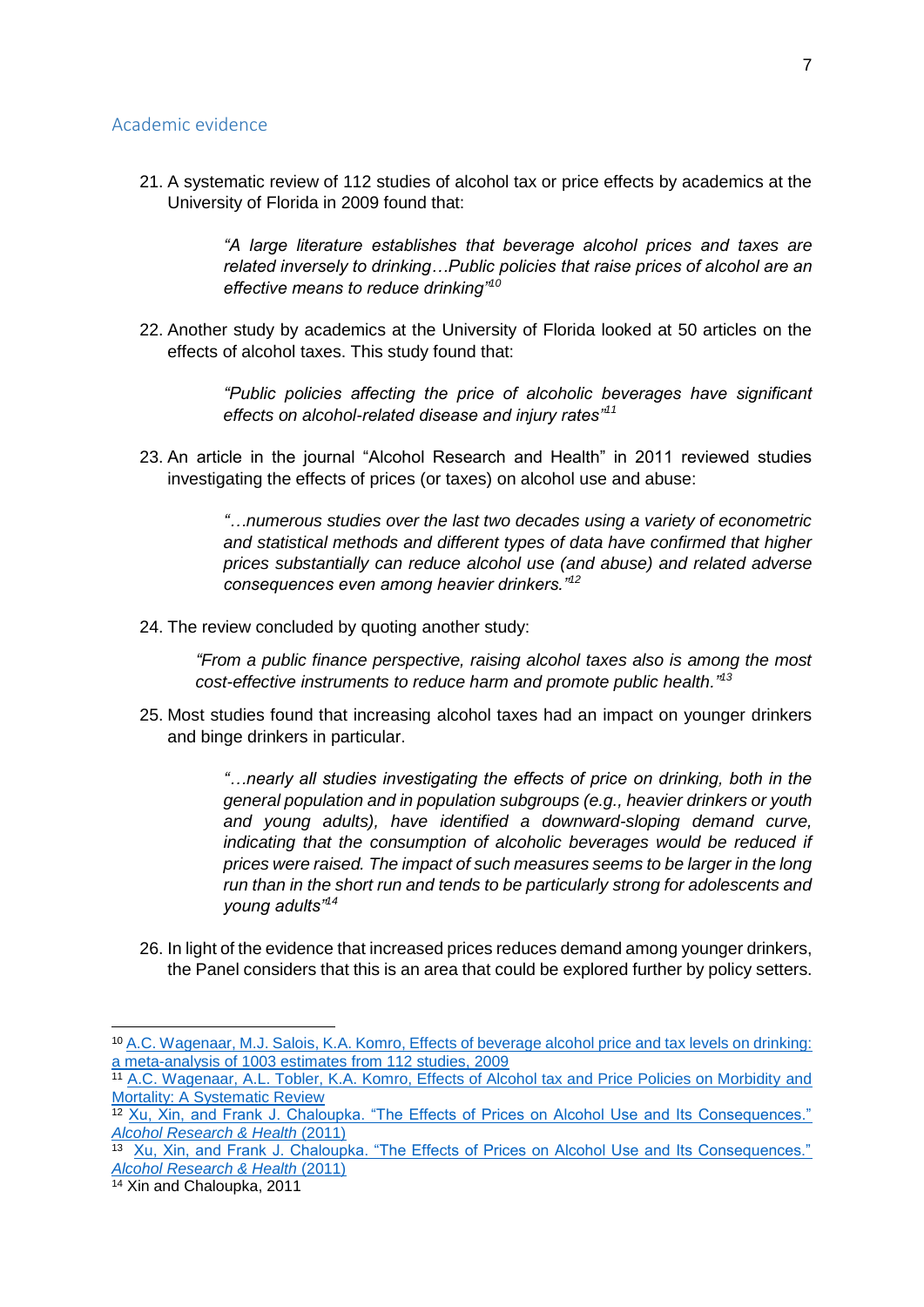The Panel would be interested to know whether consideration has been given to increasing impôts duties on alcoholic drinks that are popular with younger drinkers.

27. A UK based study in the journal "Injury Prevention" looked at the impact of alcohol price increases on violence related injuries in England and Wales:

> *"Small increases in the price of alcohol, above inflation, in both markets, would substantially reduce the number of patients attending EDs for the treatment of violence related injuries in England and Wales"*

28. While excise taxes/ impôts duties are the most common form of alcohol taxation, other methods such as minimum unit price or value based taxes are utilised in some countries. A UK study looked at the effectiveness of different types of pricing strategies and found that:

> *"Alcohol-content based taxation or minimum unit pricing would lead to larger reductions in health inequalities across income groups… alcohol-content based taxation and minimum unit pricing would have the largest impact on harmful drinking, with minimal effects on those drinking in moderation."*

#### <span id="page-10-0"></span>International guidance

29. Guidance issued by the World Health Organisation outlines a number of ways to reduce the problems associated with alcohol consumption. The recommended strategies include:

*"reducing demand through taxation and pricing mechanisms"<sup>15</sup>*

- 30. The WHO guidance goes on to suggest 10 policy options and interventions. One of these is pricing policies.
- 31. In a report, "Tackling Harmful Alcohol Use", the Organisation for Economic Cooperation and Development (OECD) outlines policy approaches to reducing alcohol use. This includes the option to increase alcohol costs, whether through increased taxes or minimum pricing.
- 32. Minimum pricing has a more direct impact on the price of alcohol, however taxation policies are more commonly used by OECD countries.
- 33. The OECD report also notes that where duties are levied at different rates across different products, this can have the effect of inducing consumers to switch to other products, rather than reducing alcohol consumption overall.<sup>16</sup>

<sup>15</sup> [WHO Alcohol fact sheet, January 2015](http://www.who.int/mediacentre/factsheets/fs349/en/)

<sup>16</sup> [OECD report, page 131](http://www.keepeek.com/Digital-Asset-Management/oecd/social-issues-migration-health/tackling-harmful-alcohol-use_9789264181069-en#page133)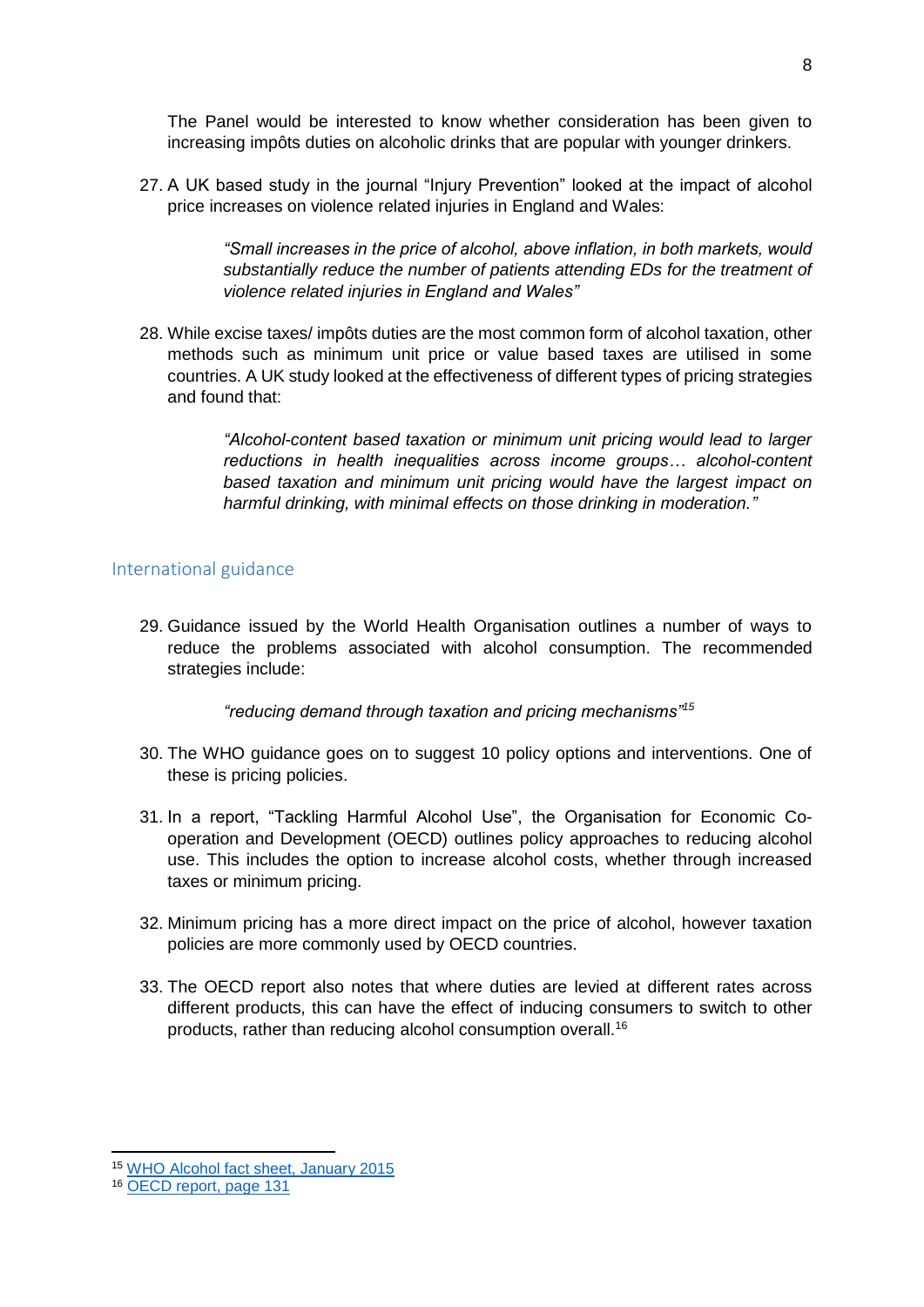#### <span id="page-11-0"></span>Relevance to Jersey

- 34. None of the evidence presented is based on actual experience or research conducted in Jersey (which perhaps reflects the size and scale of institutions that usually undertake this type of research).
- 35. The Minister's response is based on a presumption that parallels can be drawn between experience in Jersey and other larger Western jurisdictions such as the UK and the USA.
- 36. For example:

*"When taken alongside the considerable scientific evidence of pricing impact, our own local evidence of per capita consumption alongside above-inflation impôts duties appears to support the idea that Islanders' alcohol consumption levels are similarly influenced by price mechanisms." 17*

37. In relation to work undertaken by other larger countries to analyse pricing mechanisms, the Minister also states:

> *"Additionally, it should be borne in mind that the Economics and Statistical Departments of the World's largest Treasuries calculate the price-elasticity of demand for excisable goods such as alcohol and tobacco. These calculate the relationship between price increases and demand. It would be disproportionately expensive for Jersey to attempt such analysis. However, we can conclude from available data that Jersey has not yet reached the tipping point where a duty-increase not only generates reduced demand but also reduces States revenues." 18*

### <span id="page-11-1"></span>Tobacco

-

- 38. The majority of evidence presented relates to alcohol duties. There is much less in relation to tobacco duties. This is perhaps because the links between tobacco use and adverse health consequences are generally well rehearsed and accepted.
- 39. The World Health Organisation Technical Manual on Tobacco Tax Administration sets out that:

*"Of all tobacco-product taxes, excises are the most important for achieving the health objective of reduced tobacco consumption, since they are uniquely applied to tobacco products and raise the prices of these products relative to the prices of other goods and services." 19*

40. The WHO Manual goes on to outline some of the evidence for linking tobacco taxes with health considerations:

<sup>17</sup> [S.R.8/2016 Ministerial Response, p3](http://www.statesassembly.gov.je/ScrutinyReports/2017/Ministerial%20Response-%20Draft%20Budget%202017-%2008%20February%202017.pdf)

<sup>18</sup> S.R.8/2016 Ministerial Response, p4

<sup>19</sup> [WHO Technical Manual On Tobacco Tax Administration,](http://apps.who.int/iris/bitstream/10665/44316/1/9789241563994_eng.pdf) p11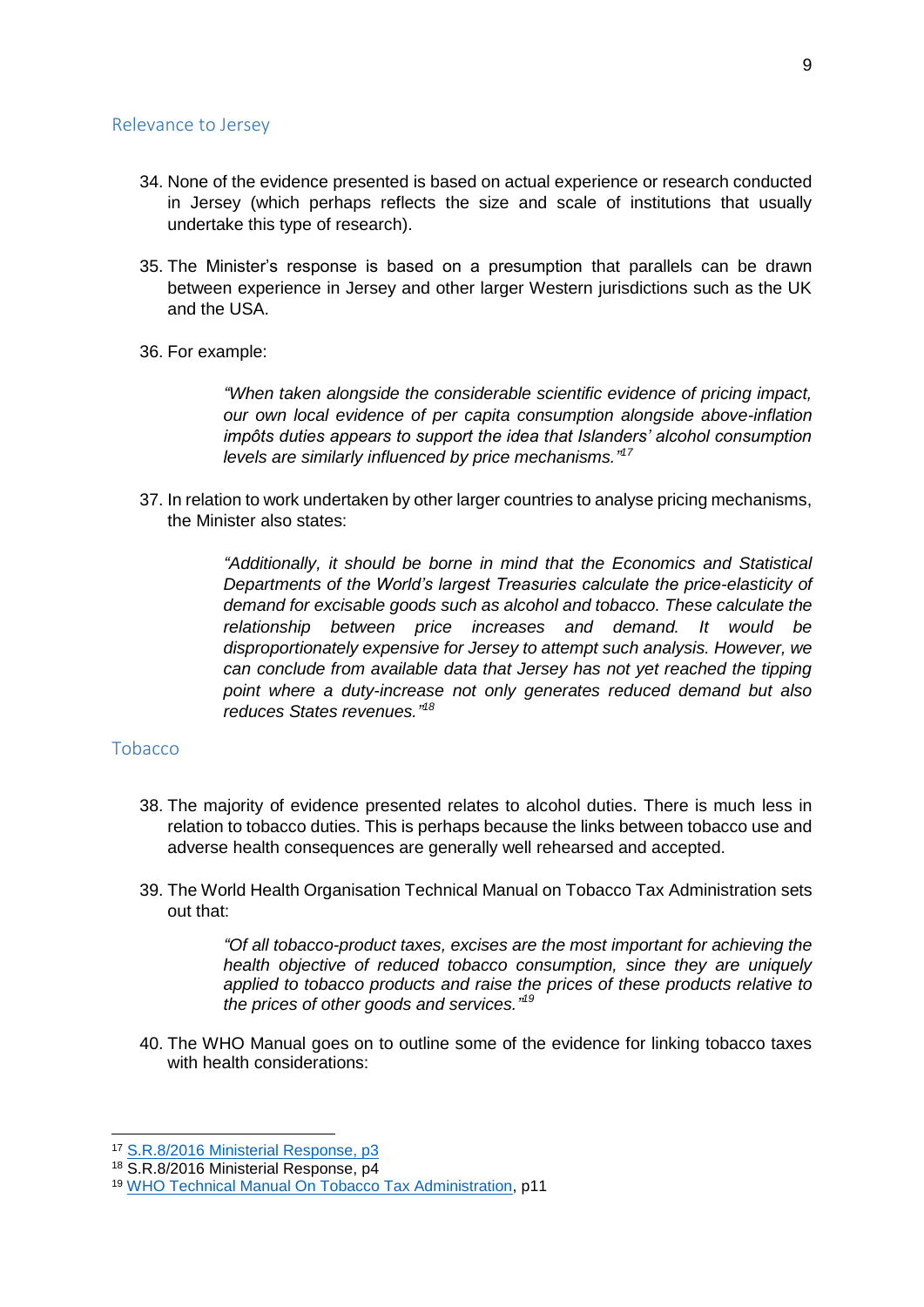*"Growing evidence clearly shows that as taxes on tobacco products increase, a significant number of premature deaths will be averted as youth are deterred from taking up tobacco use and adult users quit, leading to substantial reductions in the health and economic burden caused by tobacco use." 20*

41. The WHO Manual recognises the problems of tobacco smuggling when high tax increases are implemented and suggests a number of ways to combat smuggling:

> *"Looking at other tobacco products, smuggling in hand rolling tobacco (HRT) remained a serious problem: more than half of HRT consumed in the UK is illegal (ASH, 2009)"<sup>21</sup>*

- 42. The States of Jersey [Tobacco Strategy](http://www.statesassembly.gov.je/assemblyreports/2016/r.129-2016.pdf) 2017-2022 includes a policy goal to reduce the affordability of tobacco products.<sup>22</sup>
- 43. The Strategy outlines the rationale for increasing tobacco taxes:

*"As effective tobacco taxes lead to lower smoking rates this contributes to the reduction of governments' expenditures for the health care costs associated with preventable illness caused by tobacco consumption. Increasing tobacco taxes is particularly important and effective for protecting young people from initiating or continuing tobacco consumption (WHO, 2015c)." 23*

44. The Actions identified by the strategy in this area include agreeing an appropriate minimum annual above inflation price/tax escalator for tobacco products and reducing the price differential between rolling tobacco and other forms of tobacco.<sup>24</sup>

### <span id="page-12-0"></span>The counter-arguments

- 45. The purpose of this report has been to review the evidence put forward in support of linking alcohol and tobacco impôts duty rises with the health benefits arising therefrom.
- 46. A number of counter arguments to the routine annual impôts increases have been put forward. These counter arguments do not directly challenge the evidence presented, but offer a different perspective.
- 47. The Panel received a number of submissions from key stakeholders as part of its review of the Draft Budget 2017. The [submissions](http://www.scrutiny.gov.je/Pages/ReviewSubmissions.aspx?ReviewId=252) from representatives of the tourism, brewery and tobacco industries raised a number of points about increasing impôts duties. $^{25}$
- 48. It has been argued that it is difficult to quantify the health costs in Jersey that are directly attributable to alcohol and tobacco use. This makes it problematic to compare these costs with the overall amount of alcohol and tobacco impôts duties raised.

<sup>20</sup> [WHO Technical Manual On Tobacco Tax Administration,](http://apps.who.int/iris/bitstream/10665/44316/1/9789241563994_eng.pdf)p76

<sup>21</sup> [WHO Technical Manual On Tobacco Tax Administration,](http://apps.who.int/iris/bitstream/10665/44316/1/9789241563994_eng.pdf) p82

<sup>&</sup>lt;sup>22</sup> [States of Jersey Tobacco Strategy 2017-2022,](http://www.statesassembly.gov.je/assemblyreports/2016/r.129-2016.pdf) p16

<sup>23</sup> [States of Jersey Tobacco Strategy 2017-2022,](http://www.statesassembly.gov.je/assemblyreports/2016/r.129-2016.pdf) p16

<sup>&</sup>lt;sup>24</sup> [States of Jersey Tobacco Strategy 2017-2022,](http://www.statesassembly.gov.je/assemblyreports/2016/r.129-2016.pdf) p17

<sup>&</sup>lt;sup>25</sup> Submissions received included Channel Island Tobacco Importers and Manufacturers Association, Jersey Hospitality Association and Randalls.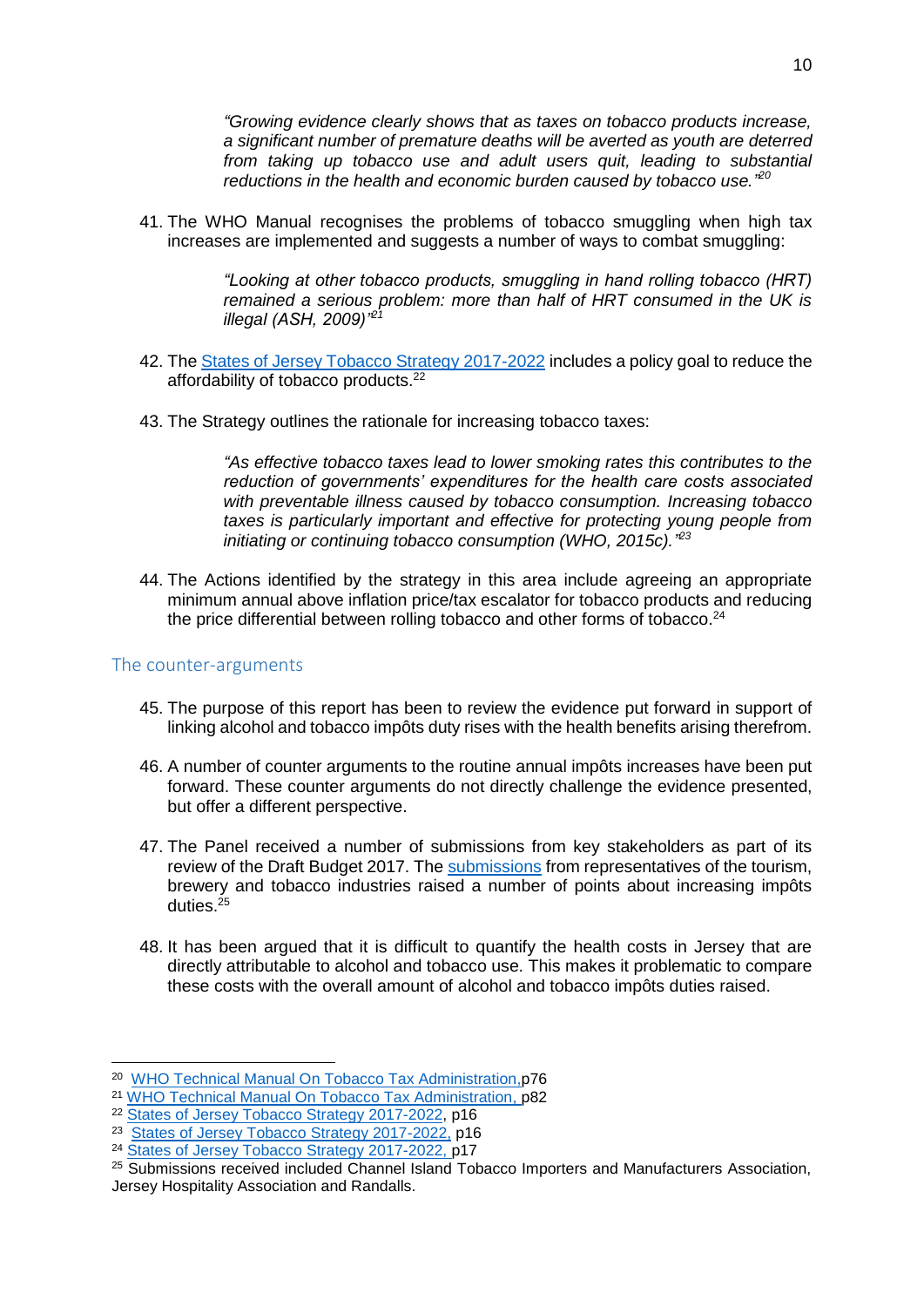- 49. It is also argued that excessive impôts rises could threaten jobs and investment within the hospitality industry, which overall contributes significant amounts to Jersey's economy and the States Treasury. This is set against the background of a pub industry that has already lost over 60 pubs, inns and bars in the last two decades. $26$
- 50. Concern is also expressed that duty rises could force problems of alcohol and tobacco misuse out of the legally controlled pub or restaurant sector and into the unlicensed home environment, therefore potentially exacerbating the problem.
- 51. Some stakeholders have pointed to a UK study commissioned by the British Beer and Pub Association which outlines the positive effects of the UK decision to scrap its beer duty escalator in 2013.<sup>27</sup>
- 52. This study points out that scrapping the beer duty escalator led to increased investment in the UK brewery industry. It also notes that beer duty increases were failing to deliver increased revenues to the Government and scrapping them cost very little.
- 53. Criticism was also made of Jersey's duty bands, which are not arranged on a sliding scale. Therefore, a pint of lager at 8.6% strength attracts the same duty as one at 5% strength.
- 54. In relation to tobacco, it is pointed out that while the quantity of tobacco imported each year is falling, evidence suggests that actual tobacco consumption has not fallen by the same proportion.<sup>28</sup>
- 55. The tobacco industry has proposed an annual "duty escalator" which would keep the cost of tobacco rising at a rate above inflation, but would bring certainty and visibility to the industry over future duty rises.

## <span id="page-13-0"></span>Summary

- 56. There is clearly a significant weight of evidence linking alcohol tax increases and health benefits.
- 57. Much of this is based on evidence in the United States of America, and none of it is based directly on experience in Jersey.
- 58. Less evidence has been presented to support the health benefits of tobacco duty increases, although this may be because the link between tobacco consumption and health consequences are generally accepted.
- 59. Guidance issued by some of the largest international policy forums also points to tax measures as one of the levers to reducing alcohol and tobacco consumption and misuse.

<sup>26</sup> [Budget 2017 review, Randalls submission](http://www.statesassembly.gov.je/scrutinyreviewsubmissions/submissions%20-%20randalls%20-%20budget%202017%20-%2015%20november%202016.pdf)

<sup>&</sup>lt;sup>27</sup> ["From a bleak future to confidence and stability, the story of beer duty: 2008 to 2016"](http://www.statesassembly.gov.je/scrutinyreviewsubmissions/submissions%20-%20budget%202017%20-%20jersey%20hospitality%20association%20appendix%20-%2018%20november%202016.pdf)

<sup>28</sup> [Budget 2017 review, CITIMA submission](http://www.statesassembly.gov.je/scrutinyreviewsubmissions/submissions%20-%20citima%20-%20budget%202017%20-%2011%20november%202016.pdf)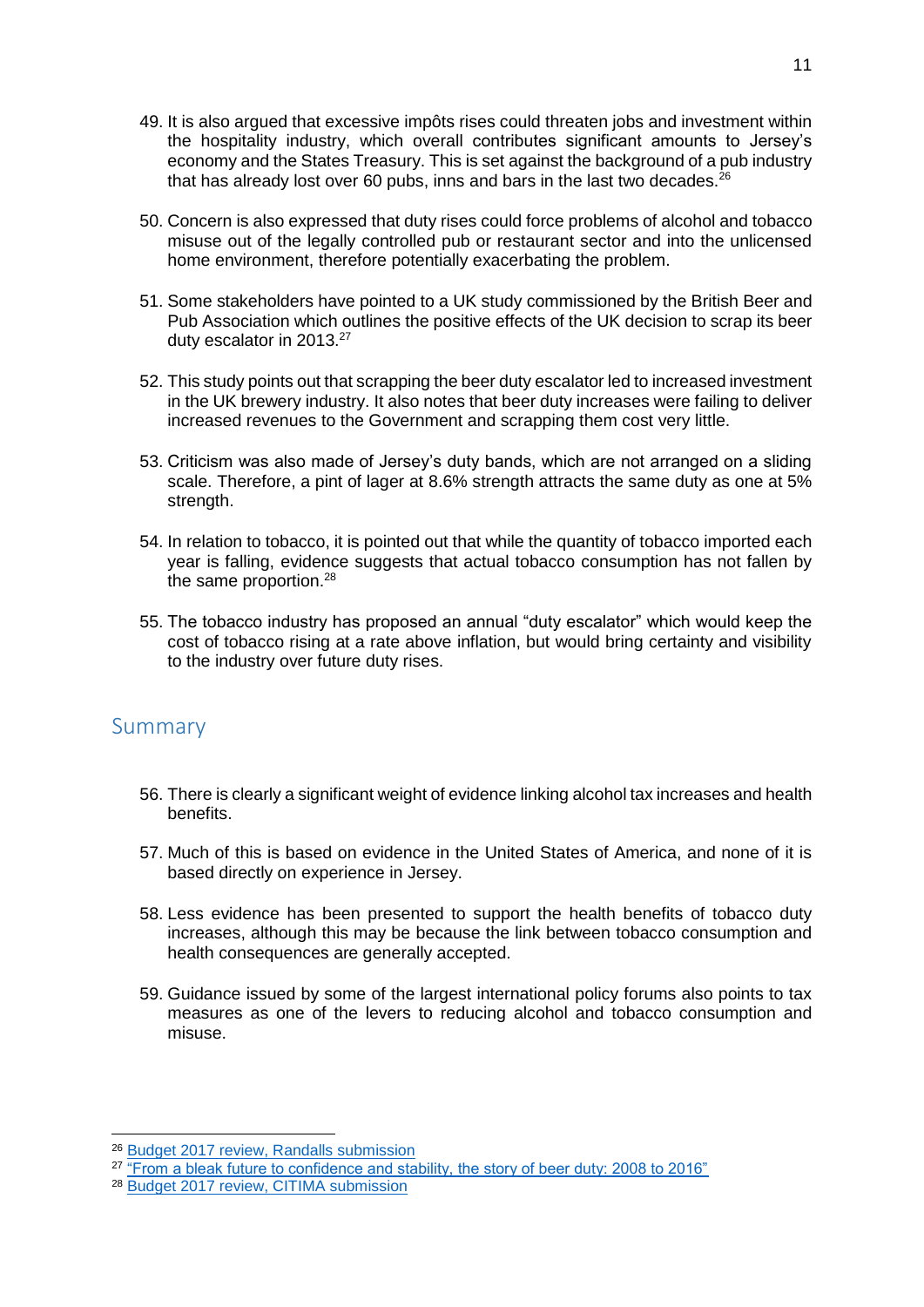- 60. A different perspective is offered by industry stakeholders, who draw attention to the wider benefit to the economy of the hospitality industry and of the risk of forcing alcohol and tobacco use both out of a regulated environment and towards the illegal trade.
- 61. The purpose of this report is to consolidate the evidence put forward for linking impôts duty rises with health considerations. The Panel has therefore not sought to draw conclusions from the evidence by way of particular findings and recommendations.
- 62. The Panel hopes that summarising the available evidence in this way is a useful contribution to the debate around alcohol policy and impôts duties and will be of assistance to States Members and policy makers.